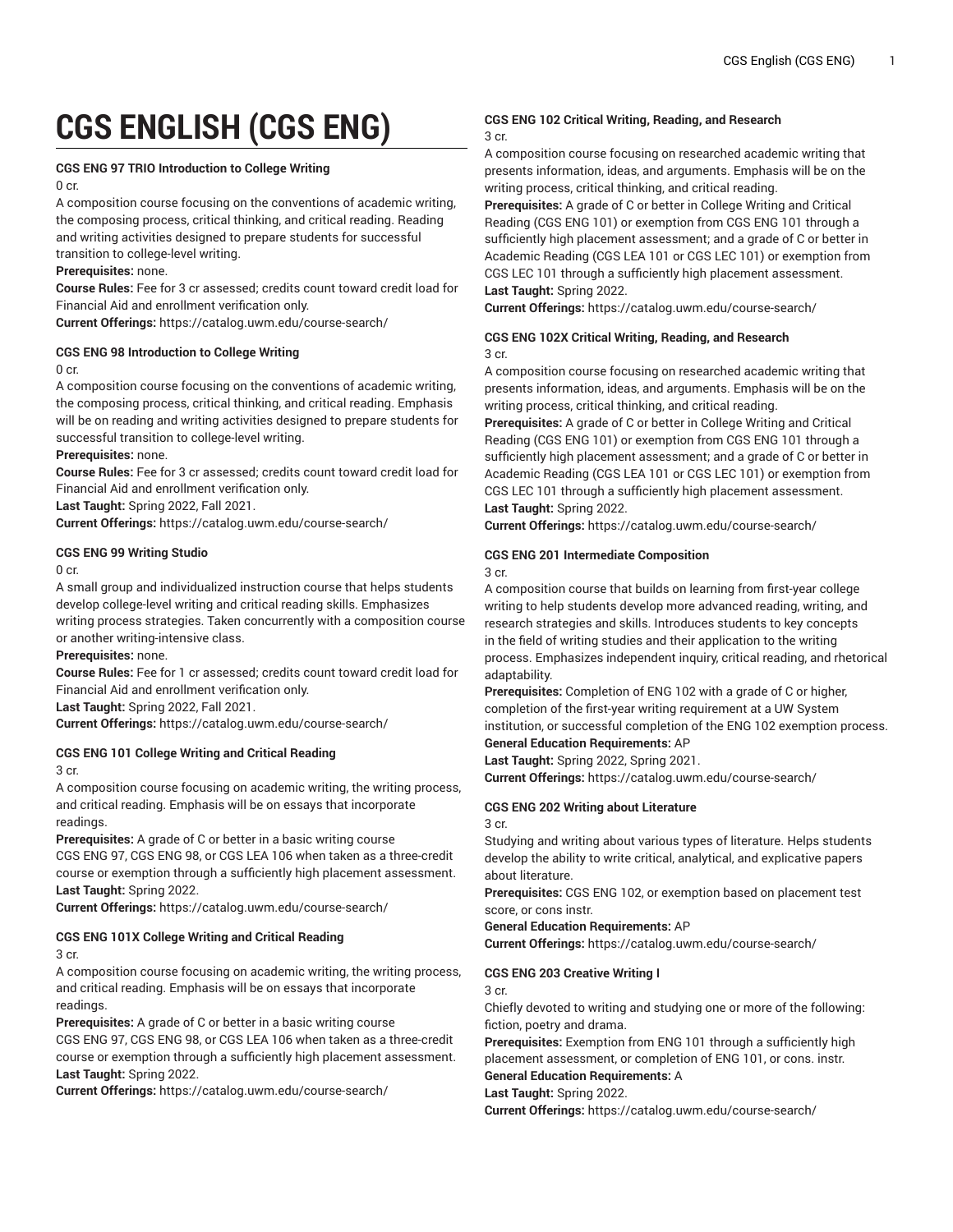#### **CGS ENG 204 Creative Writing II**

3 cr.

Chiefly devoted to writing and studying one or more of the following: fiction, poetry and drama. A continuation of CGS ENG 203. **Prerequisites:** CGS ENG 102 and CGS ENG 203, or cons. instr. **General Education Requirements:** A **Last Taught:** Spring 2022, Fall 2021. **Current Offerings:** <https://catalog.uwm.edu/course-search/>

#### **CGS ENG 205 Literary Magazines**

#### 1-3 cr.

A study of contemporary literary magazines, including national and student publications produced in print and online, resulting in students collaborating to produce their own literary publications.

**Prerequisites:** CGS ENG 101 or consent of instructor. **Course Rules:** May be taken for credit more than once.

**General Education Requirements:** AP

## **Last Taught:** Spring 2022, Fall 2021.

**Current Offerings:** <https://catalog.uwm.edu/course-search/>

#### **CGS ENG 210 Business Communication**

3 cr.

Study and practice of the techniques of achieving clarity, brevity and effectiveness in business communication. Planning, preparation, critiquing of business letters, memoranda, short and long reports, resumes, manuals of procedure, and oral reports.

**Prerequisites:** CGS ENG 102 or cons instr.

**Course Rules:** CGS BUS 210 and CGS ENG 210 are the same course; they count as repeats of each other.

## **General Education Requirements:** AP

**Last Taught:** Spring 2022, Fall 2021.

**Current Offerings:** <https://catalog.uwm.edu/course-search/>

#### **CGS ENG 237 Digital Storytelling**

3 cr.

Generating dynamic digital stories on key social media platforms. Students will apply both traditional storytelling theory and visual design theory and techniques to write, produce, and publish digital stories. **Prerequisites:** exemption from CGS ENG 101 through a sufficiently high placement assessment, or completion of CGS ENG 101, or consent of instructor.

**Course Rules:** Counts as a repeat of CGS ENG 290 with similar topic. **Current Offerings:** <https://catalog.uwm.edu/course-search/>

## **CGS ENG 250 Introduction to Literary Studies**

3 cr.

An introduction to the discipline of literary studies through its fundamental approaches to reading, interpreting, and writing about a variety of texts, ranging from the classic to the contemporary with the goal of understanding, appreciating, and enjoying literature. **Prerequisites:** Exemption from CGS ENG 098 based on placement test

score or completion of CGS ENG 098 or cons. instr.

**General Education Requirements:** HU

**Last Taught:** Spring 2022.

**Current Offerings:** <https://catalog.uwm.edu/course-search/>

#### **CGS ENG 251 Introduction to Drama**

#### 3 cr.

Intensive analysis of dramatic literature using representative types from several periods of drama.

**Prerequisites:** Exemption from CGS ENG 98 based on placement test score or completion of CGS ENG 98 or consent of instructor. **General Education Requirements:** HU

**Last Taught:** Spring 2022.

**Current Offerings:** <https://catalog.uwm.edu/course-search/>

## **CGS ENG 253 Introduction to the Short Story and the Novel**

3 cr.

Intensive analysis of fiction using representative types from several periods of narrative literature.

**Prerequisites:** Exemption from ENG 098 based on placement test score or completion of CGS ENG 098 or cons. instr.

**General Education Requirements:** HU

**Current Offerings:** <https://catalog.uwm.edu/course-search/>

## **CGS ENG 261 British Literature II**

3 cr.

A study of the development of British literature after 1798 through a survey of significant poetry, drama, fiction, and/or nonfiction.

**Prerequisites:** Exemption from CGS ENG 101 based on placement test score or CGS ENG 101 or consent of instructor.

**Course Rules:** Not open to students with credit in CGS ENG 270.

## **General Education Requirements:** HU

**Last Taught:** Fall 2020.

**Current Offerings:** <https://catalog.uwm.edu/course-search/>

#### **CGS ENG 263 American Literature II**

3 cr.

UW COLLEGE COURSES ONLINE ONLY. A study of the development of American literature after 1865 through a survey of significant poetry, fiction, and nonfiction. Not open to students with credit in CGS ENG 272. Prereq: Exemption from 101 based on placement test score or CGS ENG 101 or cons. instr.

#### **General Education Requirements:** HU

**Current Offerings:** <https://catalog.uwm.edu/course-search/>

#### **CGS ENG 271 Children's Literature**

3 cr.

Survey of literature for children, including techniques of literary study, social contexts, new developments in the field, and criteria for evaluating the quality of fiction, novels, picture books, fairy tales, nonfiction texts, poetry, and plays.

**Prerequisites:** Exemption from CGS ENG 101 based on English placement text score or CGS ENG 101 or consent of instructor.

**Course Rules:** Recommended for students who have achieved sophomore standing.

#### **General Education Requirements:** HU

**Current Offerings:** <https://catalog.uwm.edu/course-search/>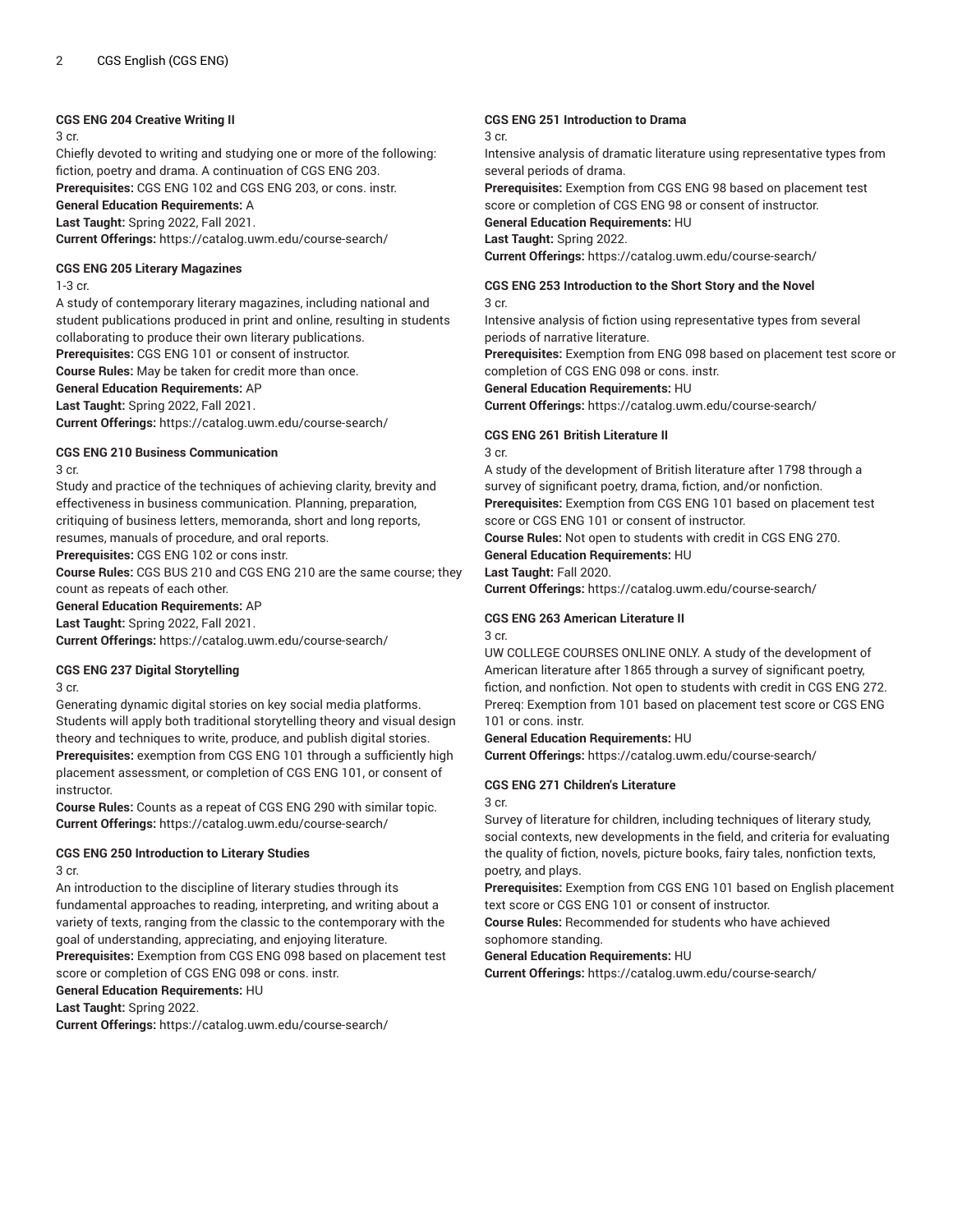## **CGS ENG 272 American Literature**

3 cr.

A study of the nature of American literature through a survey of significant poetry, drama, fiction, and/or nonfiction by major American authors.

**Prerequisites:** Exemption from ENG 101 based on placement test score or ENG 101 or cons. instr.

**Course Rules:** Not open to students with credit in ENG 262 or 263. **General Education Requirements:** HU

**Current Offerings:** <https://catalog.uwm.edu/course-search/>

## **CGS ENG 273 Studies in International Literature**

3 cr.

A study of notable authors from a variety of regions and eras, ranging from non-Western traditions such as the Indian, Arabic, West African, Chinese, Japanese and/or Native American to Western traditions such as the Greek, Scandinavian, French, Russian, Australian, and/or Latin American. Content and focus will vary according to instructor.

**Prerequisites:** Exemption from ENG 101 based on placement test score or ENG 101 or cons. instr.

**Course Rules:** Not open to students with credit in ENG 268 or ENG 269. **General Education Requirements:** HU

**Current Offerings:** <https://catalog.uwm.edu/course-search/>

## **CGS ENG 275 Twentieth Century Novels of the World**

3 cr.

The twentieth century novel in a number of countries usually excluding American and European novels. Explores the cultures of those countries as they are reflected in the novels.

**Prerequisites:** Exemption from CGS ENG 101 based on placement test score or CGS ENG 101 or consent of instructor.

**General Education Requirements:** HU

**Last Taught:** Spring 2021.

**Current Offerings:** <https://catalog.uwm.edu/course-search/>

#### **CGS ENG 277 Film Studies**

3 cr.

An exploration of some aspect, theory, problem, or distinctive variety of film, particularly narrative film. Emphasis may be upon the history of a genre, a single artist, or the distinctive character of the medium in comparison to drama or narrative fiction.

**Prerequisites:** Exemption from 101 based on placement test score or ENG 101 or cons. instr.

**Course Rules:** May be taken for credit more than once if content changes. **General Education Requirements:** HU

**Last Taught:** Spring 2021, Fall 2020.

**Current Offerings:** <https://catalog.uwm.edu/course-search/>

# **CGS ENG 278 Multicultural Literature in America (CD)**

3 cr.

A study of ethnic literatures in America, chiefly African American, Asian American, Native American, and/or Latino, though not necessarily limited to these groups. May be taken for credit more than once if content changes.

**Prerequisites:** Exemption from CGS ENG 101 based on placement test score or CGS ENG 101 or cons. instr.

**General Education Requirements:** CD, HU

**Last Taught:** Spring 2022, Spring 2021.

**Current Offerings:** <https://catalog.uwm.edu/course-search/>

#### **CGS ENG 279 Women Writers**

#### 3 cr.

A study of women writers through a survey of significant poetry, drama, fiction, nonfiction, and/or film.

**Prerequisites:** Exemption from CGS ENG 101 through a sufficiently high placement assessment, or completion of CGS ENG 101, or cons. instr. **Course Rules:** CGS ENG 279 and CGS GSW 279 are the same course. May

be taken for credit more than once if content changes.

**General Education Requirements:** HU **Last Taught:** Fall 2021, Spring 2020.

**Current Offerings:** <https://catalog.uwm.edu/course-search/>

#### **CGS ENG 280 Introduction to Shakespeare**

3 cr.

A study of selected plays and sonnets.

**Prerequisites:** Exemption from ENG 101 based on placement test score or ENG 101 or cons. instr.

**General Education Requirements:** HU

**Last Taught:** Fall 2021.

**Current Offerings:** <https://catalog.uwm.edu/course-search/>

#### **CGS ENG 281 A Theme in Literature:**

3 cr.

This theme varies from time to time and may be, for example, philosophical, social, political, or psychological.

**Prerequisites:** Exemption from CGS ENG 101 based on test placement score or CGS ENG 101 or consent of instructor.

**Course Rules:** Repeatable with change in topic to 9 credits max.

**General Education Requirements:** HU

**Last Taught:** Fall 2020, Spring 2020.

**Current Offerings:** <https://catalog.uwm.edu/course-search/>

#### **CGS ENG 282 African American Literature**

3 cr.

A study of African American literature, history, and culture through the survey of significant poetry, fiction, drama, non-fiction, and/or film. **Prerequisites:** Exemption from CGS ENG 101 through a sufficiently high placement assessment, or completion of CGS ENG 101, or consent of instructor.

**General Education Requirements:** CD, HU

**Last Taught:** Spring 2021.

**Current Offerings:** <https://catalog.uwm.edu/course-search/>

#### **CGS ENG 284 Science Fiction and/or Fantasy Literature** 3 cr.

A study of texts e.g., fiction, nonfiction, poetry, drama, film that speculate on alternative futures or worlds.

**Prerequisites:** Exemption from ENG 101 based on placement test score or ENG 101 or cons. instr.

**General Education Requirements:** HU

**Last Taught:** Spring 2022, Spring 2020. **Current Offerings:** <https://catalog.uwm.edu/course-search/>

**CGS ENG 285 Literature of Nature**

3 cr.

A study of texts characterizing the natural world as experienced primarily by American writers of the 19th and 20th centuries.

**Prerequisites:** Exemption from CGS ENG 101 based on placement test score or CGS ENG 101 or consent of instructor.

**General Education Requirements:** HU

## **Last Taught:** Spring 2020.

**Current Offerings:** <https://catalog.uwm.edu/course-search/>